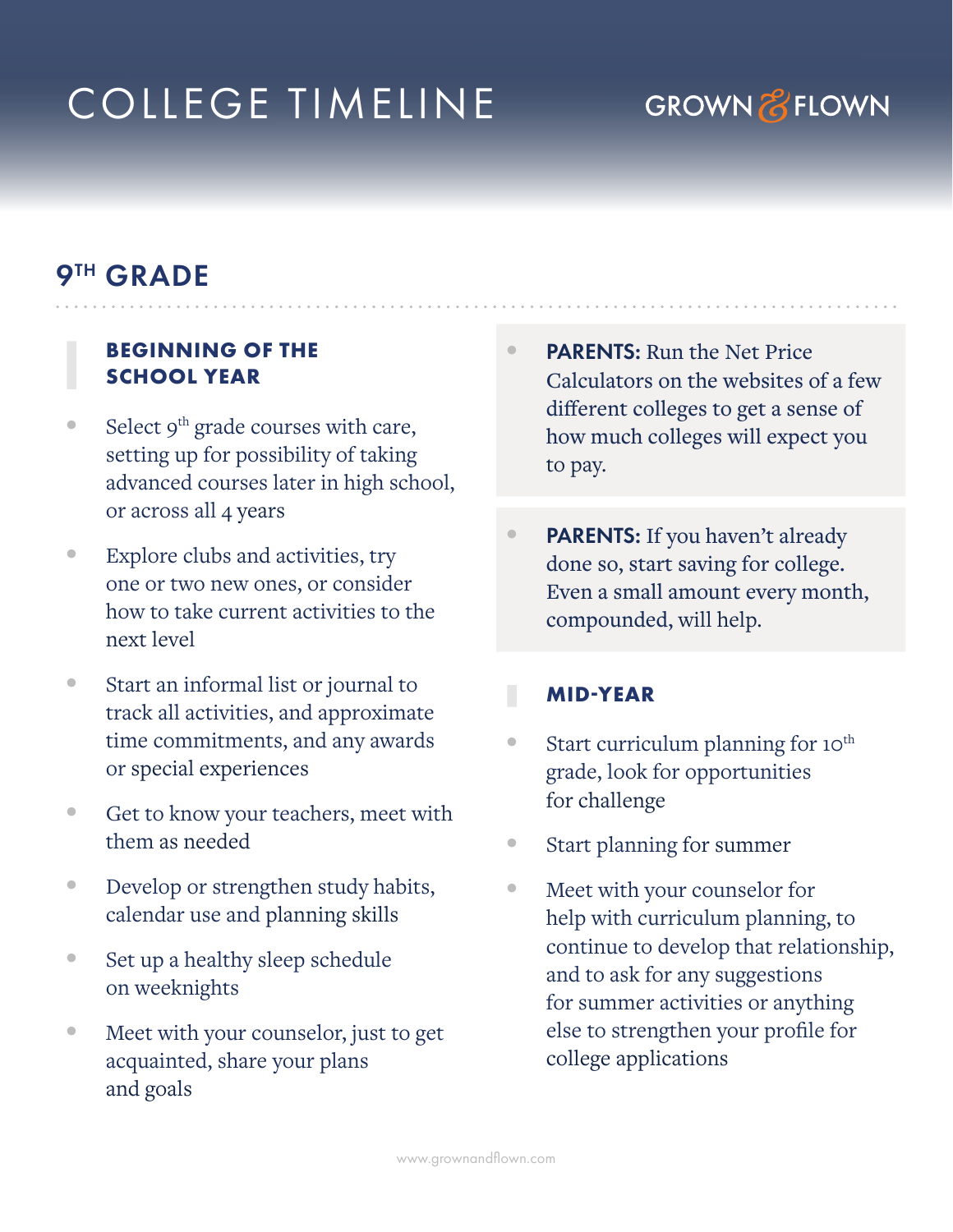• Consider setting up a student email account to be used for all college communication

#### **SUMMER 9/10**

П

• Some productive activity, such as a job, career or academic exploration activities, community service or volunteering, or family responsibilities

## 10TH GRADE

#### **BEGINNING OF THE SCHOOL YEAR**

- Focus on academics, get off to a strong start
- Develop relationships with teachers
- Deepen involvement with or explore new clubs and activities
- Maintain study habits, work and sleep schedules
- Meet with your counselor
- Take PSAT or PACT if offered at your school

#### **MIDYEAR**

• Start curriculum planning for  $11^{\text{th}}$ grade, look for opportunities for challenge and increased rigor

- Evaluate what can be strengthened for 10<sup>th</sup> grade—study skills, schedules, etc.
- Consider how to deepen extracurricular involvement for 10<sup>th</sup> grade
- Read! (Best possible preparation for standardized tests.)

- Start planning summer, consider opportunities that include exploration of academic interests and career ideas
- Meet with your counselor
- Make a study plan for any AP exams that will take place in May, starting by meeting with teachers and getting their guidance
- Parents: Note that January 1st of your child's sophomore year is the beginning of the base year on which financial aid calculations for the first year of college will be based. The base year runs from January of the student's sophomore year to December of their junior year.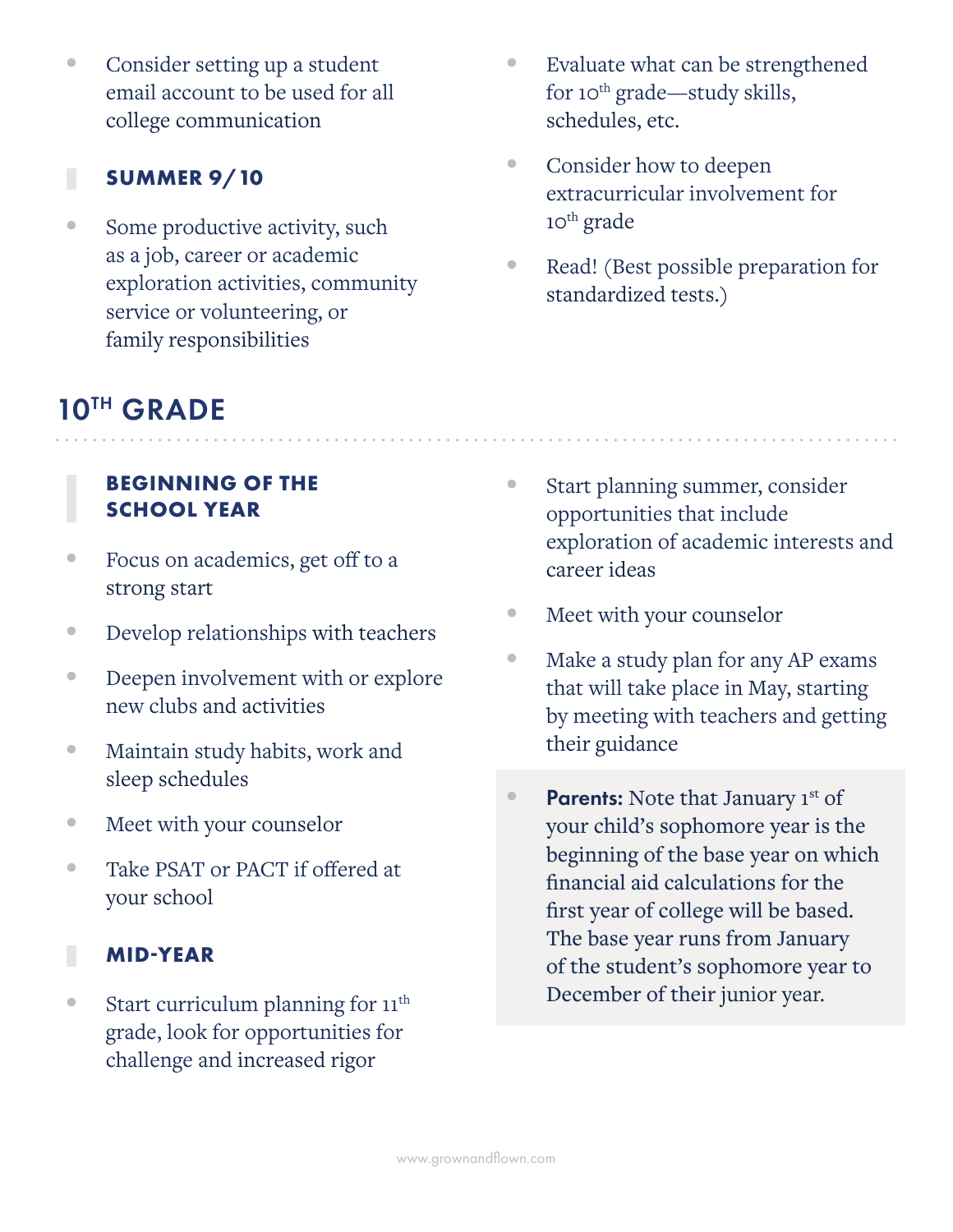### **SPRING**

- Focus on keeping grades up, finish as strongly as possible
- Study for any AP exams to earn the highest possible scores
- Take mock SAT and mock ACT to begin planning for standardized test prep based on mock test results
- Parents: Explore SAT/ACT test prep options and their costs

#### Г **SUMMER 10/11**

- Productive activity
- Possible start of test prep
- Consider what needs to be added or strengthened for the strong,

## 11<sup>TH</sup> GRADE

### **BEGINNING OF THE SCHOOL YEAR**

- Academics! Get off to a strong start in classes.
- Think about 2 academic teachers who might write letters of recommendation, and nurture those relationships

challenging, 11<sup>th</sup> grade year ahead. Consider:

- Early prep for a difficult class
- Strengthen time management and study habits
- Set up structures, boundaries, schedules, planning for the extra work of test prep and college planning during 11<sup>th</sup> grade
- Consider how to deepen involvement, take on leadership in extracurricular activities during 11<sup>th</sup> grade
- Consider taking YouScience or a similar career interest assessment, as it may impact course selection. Check with your counselor about whether any assessments are available for free through your high school.

. . . . . . . . . . . . . . . .

- Take PSAT or PACT if offered
- Strong testers may take SAT/ACT in fall
- Continue to develop extracurricular involvement
- Perhaps visit a few nearby college campuses for big picture ideas of what different campus types offer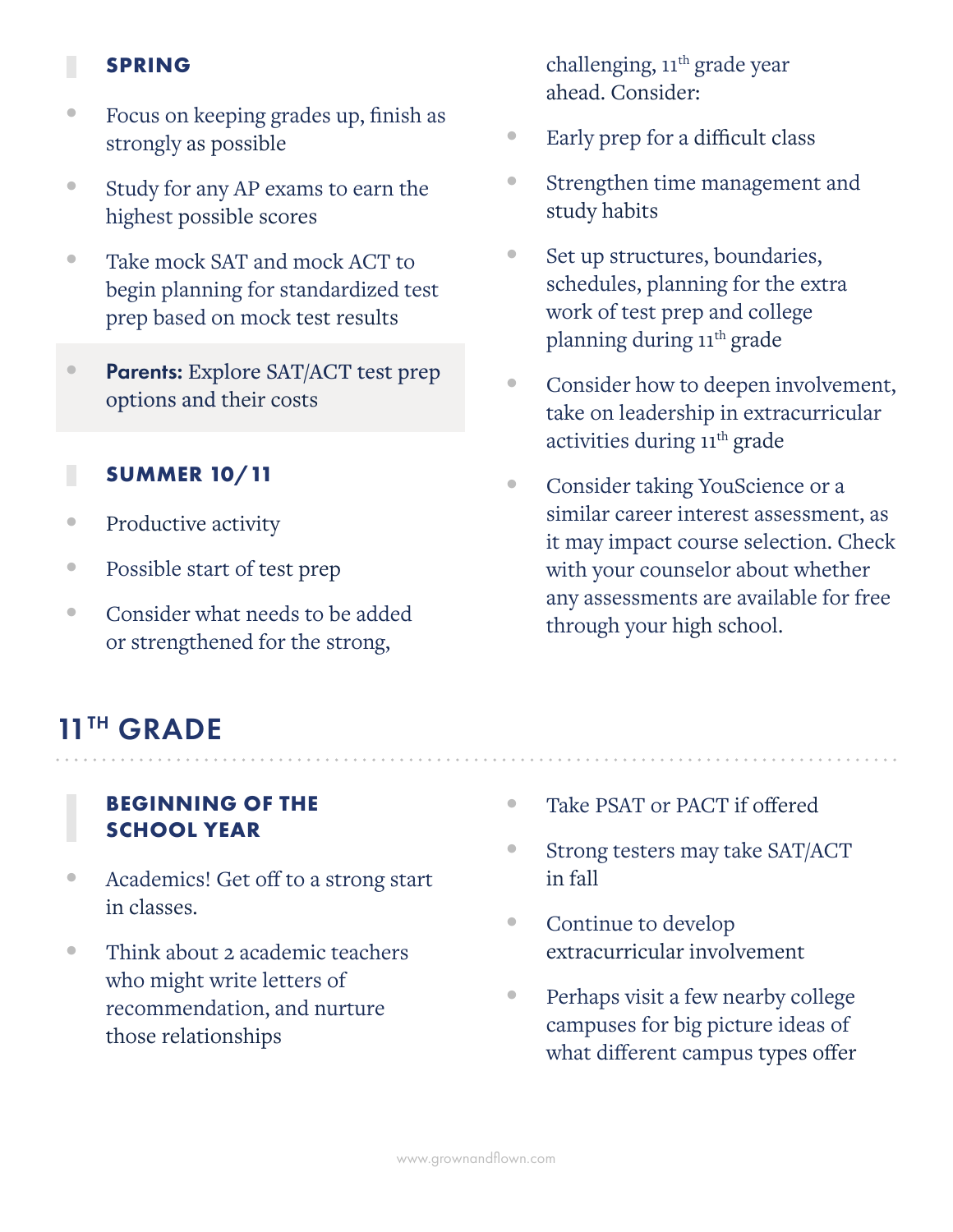#### **NOVEMBER/DECEMBER**

- Start or restart test prep
- Begin self-assessment work to prepare to research colleges (examples and links). Check with your counselor about whether they offer or prefer particular assessments.
- Parents: Since affordability is part of college fit, it needs to also be part of self-assessment. Begin the conversation with your teen about what you are willing/able to spend on college.

### **JANMARCH**

Γ

- Meet with your counselor, share results of self-assessment, complete any required questionnaires, share ideas and goals for college
- Begin serious college research
- Learn to utilize any college planning software the high school uses
- Plan curriculum for senior year, planning for rigor
- Possible SAT/ACT
- Get in the habit of reading everything sent out by the college guidance office; attend all required meetings
- Make a study plan for any AP exams that will take place in May, starting by meeting with teachers and getting their guidance
- Plan summer, perhaps with greater focus on activities relating to academic interests and career ideas/curiosity
- Consider visiting college campuses during spring break (students must be on campus)
- Parents: Research costs and options for visiting college campus during spring break
- Attend available college fairs (virtual or IRL link to NACAC), local college events, admission reps visits to your high school
- Decide who to ask for letters of recommendation
- May begin to work on resume/list of activities

#### **APRILJUNE**

- Refocus on academics, finish strong: Grades, AP and IB exams, less focus on college work during this time
- Possible SAT/ACT
- Meet with counselor to share updates on college list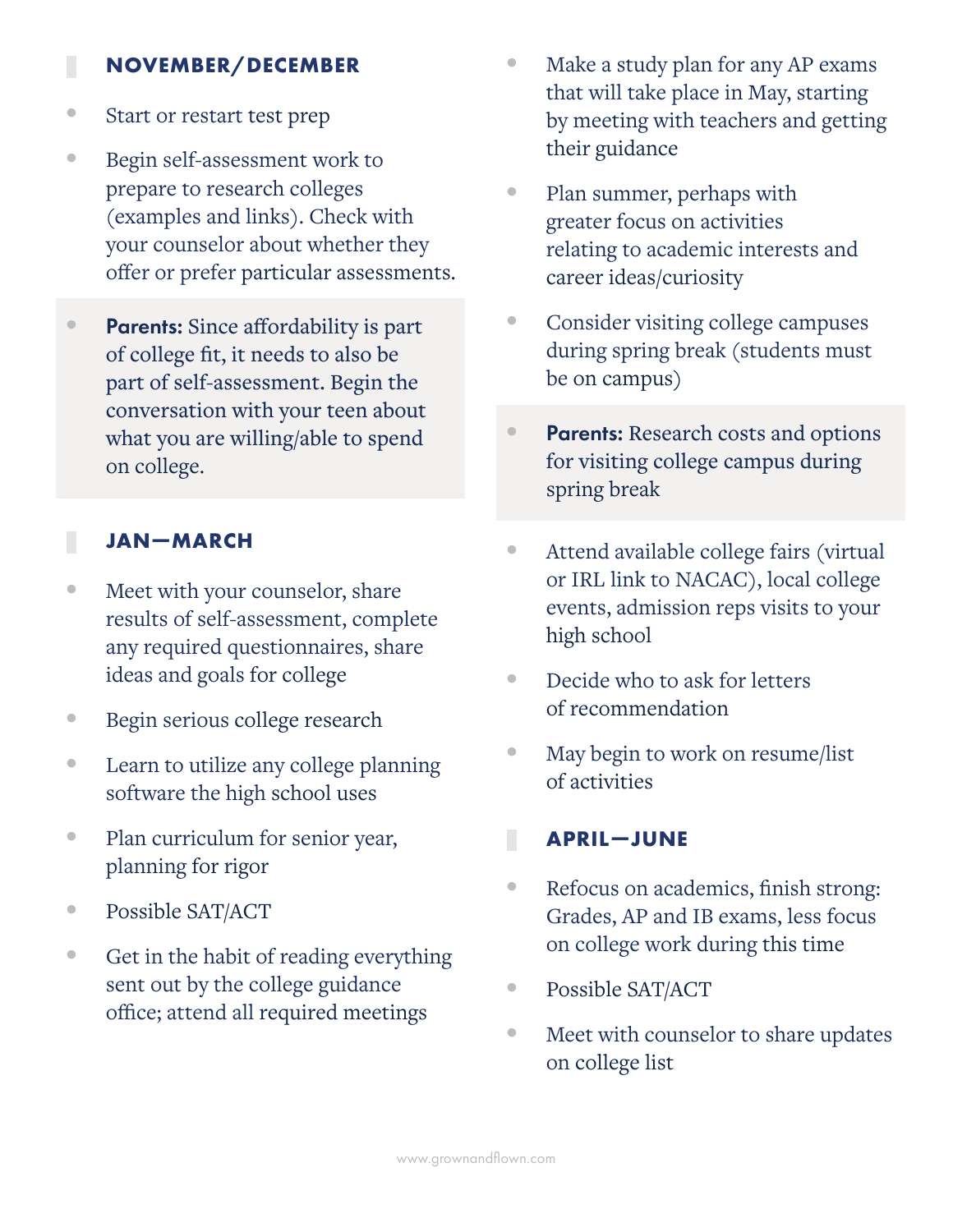- Speak to teachers about letters of rec, ask if they are willing, what they need from you
- Shore up summer plans

#### Г **EARLY SUMMER 11/12**

- Start some productive activity
- Put finishing touches on college list (with additional research)
- Summer campus visits are not recommended except for campuses with significant summer enrollment of traditional college students.
- Start outreach (demonstrated interest activity) for your colleges
- Complete resume/activity list
- Possibly resume SAT/ACT prep

### **JUNE/JULY 11/12**

- Complete basic sections on Common App, other applications that are open
- Write personal statement and/ or other important essays (such as for in-state publics) with available prompts
- Research Early Decision/Early Action/rolling admission options

for your colleges, start considering application timing

- Plan fall campus visits
- Look for college interview opportunities, start scheduling them
- Consider those beyond teachers for possible letters of recommendation

#### П **AUGUST 11/12**

- Create organizational structure for application work and timeline—spreadsheets, etc.
- Intensive application work, most applications and essay prompts are available by 8/1. Complete as many essays and application activity charts as possible.
- Note that some applications may be submitted as early as August.
- Develop family plans/agreements about how/when college work will be discussed and monitored.
- Continue scheduling interviews, if available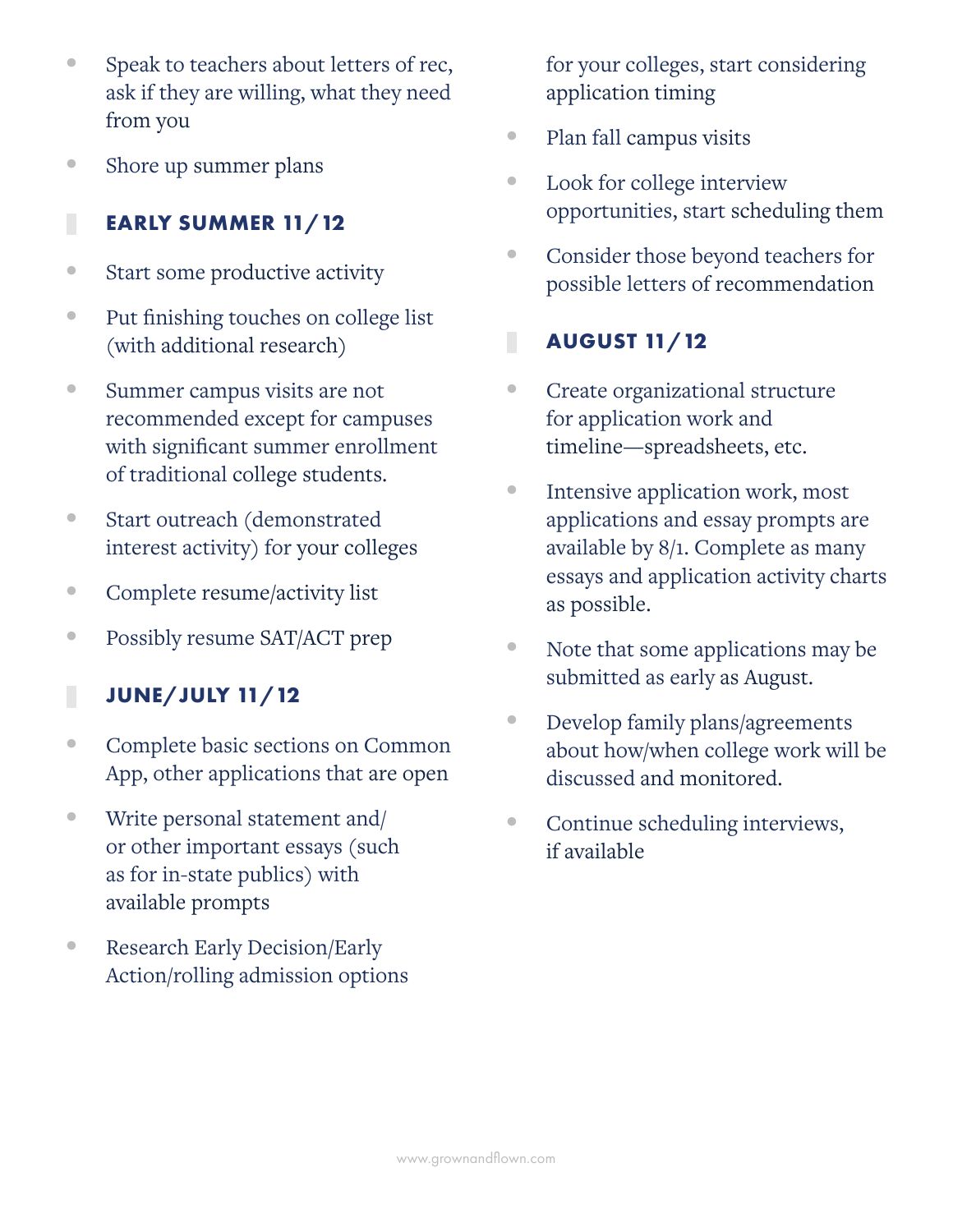### **BEGINNING OF THE SCHOOL YEAR**

- Start strong in your classes, meet with teachers as necessary
- Meet with counselor to finalize list and review personal statement and other important essays; make sure they are aware of your earliest application deadlines
- Continue to read everything sent out by the college guidance office, attend all required meetings.
- Learn/understand how transcripts and letters will be submitted and whose responsibility it is
- Keep your counselor up to date through means they outline (software, emails, meetings, etc.)
- Continue application work
- Continue planning and doing interviews
- Possible campus visits
- Possible SAT/ACT
- Attend available college fairs, local college events, and admission rep visits or virtual meetings for your high school
- Follow up with teachers writing your letters, see if they need anything from you, make sure they are aware of your earliest application deadlines
- Parents: Prepare to complete financial aid applications (FAFSA, CSS), research submission deadlines for each college

#### П **OCTOBER TO JANUARY**

- Complete and submit college applications. The majority of Early Decision and Early Action applications are due 11/1 or 11/15, and most Early Decision 2 and regular applications are due in early to mid-January, but this can all vary widely.
- Parents: Complete and submit financial aid applications. The forms become available on October 1<sup>st</sup>, and may be due as early as November 1st.
- Research if/how colleges require SAT/ ACT scores delivered to them, send according to their instructions
- Follow up on transcript and teacher/ counselor letter submissions if necessary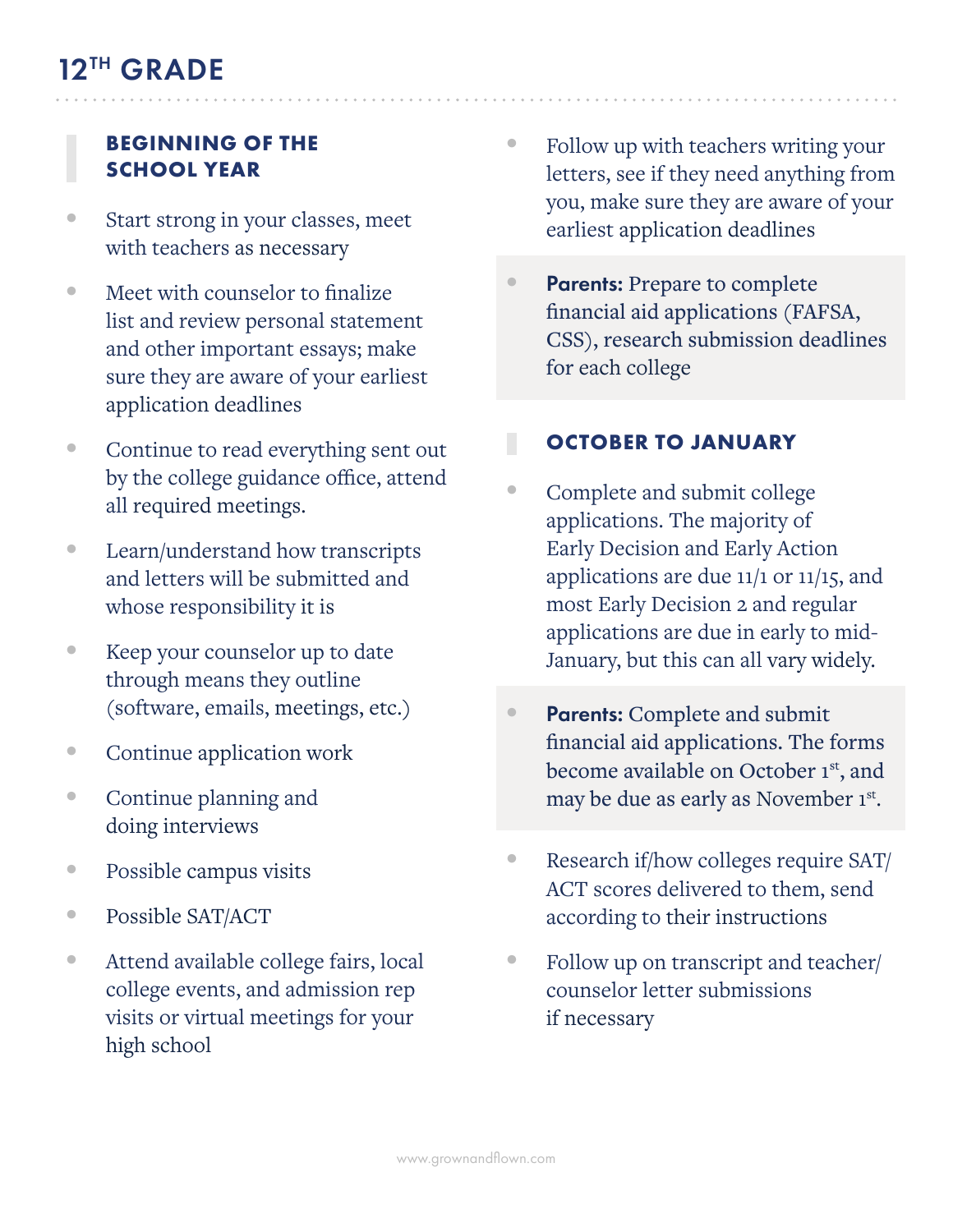- Attend available college fairs, local college events, admission reps visits or virtual events for your high school
- If admitted Early Decision, withdraw applications from all other schools
- If deferred from Early Decision or Early Action, respond if appropriate
- Keep your grades up
- Research residential options and housing application deadlines for any colleges that do not guarantee housing

### **AFTER APPLICATIONS ARE SUBMITTED**

- Create portal accounts for each college, if available, check for additional tasks, uploads or submissions, monitor application completion
- Continue demonstrated interest activities and communication with admissions reps until decisions are received
- Consider applying for independent scholarships
- Keep grades up
- Possible campus visits, including

special events for admitted students, to prepare to choose college by May 1st

#### П **AFTER CAMPUS IS CHOSEN**

- For those needing learning disability or other support services, connect with appropriate campus offices.
- Take all possible AP and IB exams, send scores to college once received (July)
- Watch all communication from the college closely for admitted student events, housing and course registration, orientation events and opportunities
- Thank you notes/gifts for counselor and recommendation letter writers
- Parents: Submit FAFSA to the chosen college after you have paid the enrollment deposit if you did not apply for need-based aid, but want to apply for federal loans. (Let the financial aid office know why you are submitting at this time.)
- Meet with your counselor
- Make a study plan for any AP exams that will take place in May, starting by meeting with teachers and getting their guidance
- Parents: Note that January  $1^{st}$  of your child's sophomore year is the beginning of the base year on which financial aid calculations for the first year of college will be based. The base year runs from January of the student's sophomore year to December of their junior year.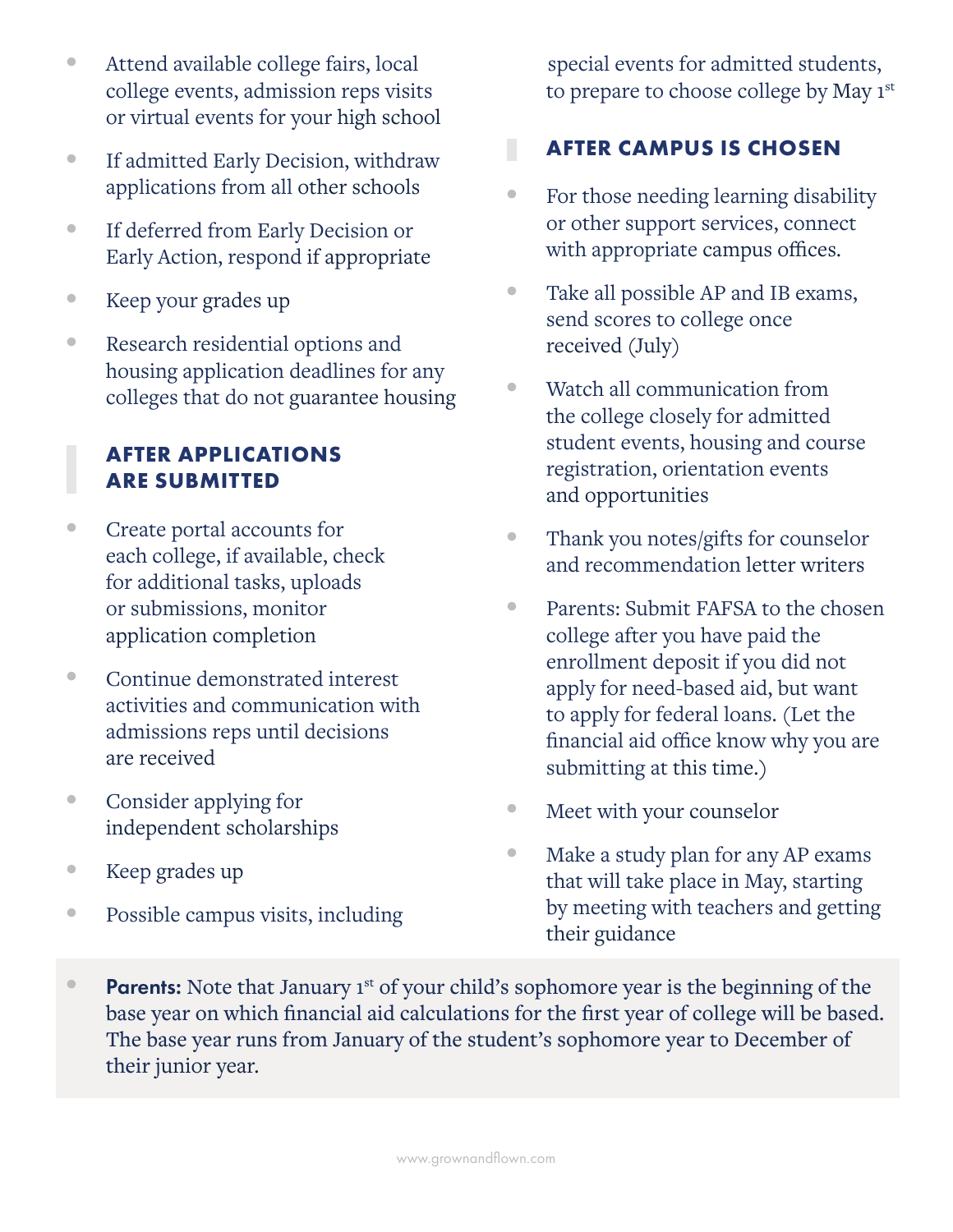## PRO-TIPS FOR PARENT

- 1. Ideally, the student should be in the driver's seat for as much of the college process as possible, but your help and support will be needed throughout. In addition to the items on the timeline that are highlighted as parent responsibilities, here are a few ideas to help you identify where your help will be most beneficial.
- 2. You know your kid better than anyone. Students are all different, both in their development and their engagement with the college process, so it is normal that some will require more parent involvement and some will need less, so the first recommendation is to adapt and adjust as needed based on your child.
- 3. Be involved in any part of the process that involves money. Make it clear to your student which decisions will be driven by finances, and what the ground rules are for parts of the process with associated costs. This includes not only the cost of attending college and how that affects the college list, but also costs for tutoring, test prep and testing fees, application fees, visiting colleges, travel to and from campuses once enrolled, and others.
- 4. Be your child's prefrontal cortex, the part of the brain that is not fully developed in teens, but that is so crucial in making complex plans and decisions. As you look through the items on the timeline, you will probably recognize which ones will require you to act as a sounding board or a manager. This could include anything from encouraging them to connect with teachers and counselors and to try new activities, to helping them think out loud about their priorities as they develop their college lists, to planning travel for campus visits, to setting up spreadsheets and schedules or other structures for completing applications over time rather than at the last minute. They are likely to need your support for any high-level reflection or any process that involves careful curation, whether of their own priorities or the college list itself
- **5.** Nothing has to be perfect. Not the college list, the essays and applications, the transcript, the grades, the test scores, the activity list--none of it! Colleges are